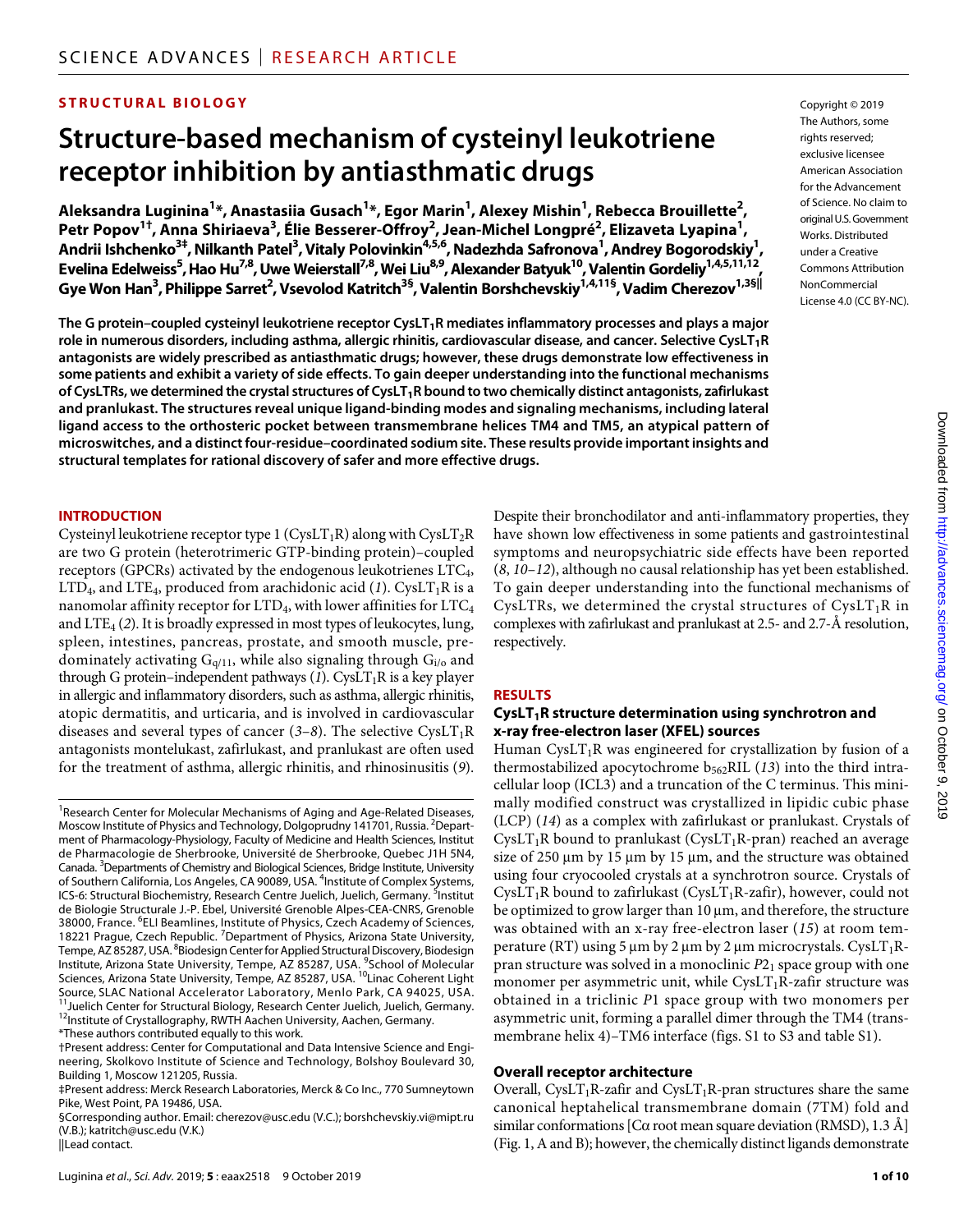

Fig. 1. Overall structure of CysLT<sub>1</sub>R and its comparison with other receptors. (A) Side and (B) top views of CysLT<sub>1</sub>R-pran (receptor, orange; ligand, blue) and CysLT<sub>1</sub>R-zafir (receptor, green; ligand, yellow). (C) Superposition of CysLT<sub>1</sub>R-pran with BLT<sub>1</sub>-BIIL260 [Protein Data Bank (PDB) ID 5X33, light blue] and P2Y<sub>1</sub>R-BPTU (PDB ID 4XNV, pink). (**D**) Distribution of lipid receptors on the human GPCR sequence homology tree. CysLT<sub>1</sub>R and CysLT<sub>2</sub>R are marked as red dots, and other lipid receptors are marked as blue dots. The percentage of the lipid receptors located on each branch is shown, with the exact numbers given in parenthesis. The membrane boundaries are shown as dashed lines in (A) and (C).

different binding modes, resulting in major deviations observed in the extracellular parts of TM5 and the second extracellular loop (ECL2), as discussed below. As expected, we captured both  $CysLT_1R$ antagonist structures in an inactive state, with the TM6 conformation resembling that in other inactive structures, e.g.,  $\beta_2$ -adrenergic receptor ( $\beta_2$ AR) and P2Y<sub>1</sub>R (Fig. 2C). The structure of CysLT<sub>1</sub>Rpran reveals a new disulfide bond variant between residues  $C14^{1.23}$ and C2677.25 [superscript refers to the Ballesteros-Weinstein GPCR residue numbering scheme (*16*)], connecting the extracellular tips of the unusually long TM1 and TM7 helices (Fig. 1A). While disulfide bonds between an extended N terminus and the TM7-ECL3 junction have been observed in many GPCRs, a disulfide bond directly linking and stabilizing two TMs has not been previously reported. Supporting the importance of this disulfide bond for ligand binding and signaling, alanine mutations of either of these cysteines resulted in a two- to sixfold drop in the LTD<sub>4</sub> potency (table S2).

In both  $CysLT_1R$  structures, electron density terminates at a flexible  $SGG300^{8.48}$  motif, and the intracellular helix 8 (H8) is not resolved, despite the presence of an amphipathic  $\alpha$ -helical  $F^{8.50}$ xxxLxxF motif. While a glycine in the position 8.47 occurs in many GPCRs, the  $GG^{8.48}$  pair is unique for CysLT<sub>1</sub>R (with an exception of  $BLT_1$  that has a  $GG^{8.48}G$ motif), introducing an additional flexibility in the TM7-H8 junction.

A natural single-nucleotide variant G300<sup>8.48</sup>S was linked to a strong atopic phenotype in the Tristan da Cunha population, markedly increasing their predisposition to asthma  $(17)$ . In our IP<sub>1</sub> assays, the mutation  $G300<sup>8.48</sup>S$  showed improved signal transduction in agreement with previous studies (18), while the mutation  $G300^{8.48}E$  (as in CysLT<sub>2</sub>R) abolished cell surface expression, and the C-terminal truncation at  $G300^{8.48}$  rendered the receptor nonresponsive to  $LTD_4$  (table S2), supporting the importance of H8 and its conformational stability in signaling.

#### **Unusual pattern of microswitches**

Specific features that set  $CysLT_1R$  apart from other class A receptors are evident in its unique combination of functional motifs or "microswitches" (Fig. 2) ( $19$ ). Thus, the highly conserved DR<sup>3.50</sup>Y motif is replaced by  $FR^{3.50}$ C in CysLT<sub>1</sub>R (Fig. 2B), eliminating the common for inactive-state structures salt bridge between  $D^{3.49}$  and  $R^{3.50}$  and conferring more flexibility to  $R^{3.50}$ . This residue adopts two different conformations in CysLT<sub>1</sub>R-pran and CysLT<sub>1</sub>R-zafir structures (Fig. 2B). Restoring the motif by mutating  $F120^{3.49}D$  substantially decreases receptor expression and renders the protein nonresponsive to  $LTD<sub>4</sub>$ , while  $C122<sup>3.51</sup>Y$  mutation does not change the potency of  $LTD<sub>4</sub>$  in  $IP<sub>1</sub>$  assays (table S2).

A conserved  $P^{5.50}$ - $I^{3.40}$ - $F^{6.44}$  motif has been characterized in many class A GPCRs as a key microswitch, coupling conformational changes in the orthosteric ligand pocket with transitions in the cytoplasmic G protein– or  $\beta$ -arrestin–binding site (20). While the P-I-F residues are conserved in  $CysLT_1R$ , they are found in a different conformation than in most other antagonist-bound GPCR structures, e.g., in  $\beta_2$ AR bound to carazolol [Protein Data Bank (PDB) ID  $2RH1$ ]. In both CysLT<sub>1</sub>R structures, concerted rearrangements of  $I^{3.40}$  and  $F^{6.44}$  rotamers result in a "switched-on" conformation of this motif, reminiscent of an active-like state (Fig. 2D). This change is apparently related to the replacement of the neighboring "toggle switch"  $W^{6.48}$  by  $F^{6.48}$ . Unlike  $W^{6.48}$  in other GPCRs, the side chain of  $F^{6.48}$  in CysLT<sub>1</sub>R adopts a "downward" conformation, where it would clash with the conformation of  $F^{6.44}$  from the P-I-F motif found in inactive receptors. Notably, analysis of other known  $\delta$ -branch GPCR structures (fig. S4) reveals that all of them also have  $F^{6.48}$ instead of  $W^{6.48}$ , and all of them have a P-I-F motif in the same switched-on conformation as in  $CysLT_1R$ , despite representing antagonist-bound inactive states. On the intracellular side (Fig. 2C), the TM6 of  $CysLT_1R$  is well aligned with the inactive conformation of this helix in other receptors. However, the TM7 in the  $NPxxY^{7.53}$ motif region is shifted ( $\sim$ 3 Å) inward compared to the inactive-state  $\beta_2$ AR and most other GPCRs. This TM7 shift also appears to be common for inactive  $\delta$ -branch class A GPCR structures (Fig. 2E).

#### **Unique sodium-binding site**

The sodium-binding site in both  $CysLT_1R$  structures has a welldefined electron density for a  $\mathrm{Na}^+$  ion (fig. S3, E to G) and is distinct from previously observed sites, representing a new variant of this key functional element of class A GPCRs (21, 22). Na<sup>+</sup> ion in CysL- $T_1R$  is coordinated by four side chains (D69<sup>2.50</sup>, S110<sup>3.39</sup>, N287<sup>7.45</sup>, and  $D291^{7.49}$ ), two of which are acidic, and one water molecule, with all distances within a typical for Na $^+$  coordination 2.4- to 2.6-Å range (Fig. 3). In contrast, in adenosine  $A_{2A}$  receptor ( $A_{2A}AR$ ) and  $\beta_1$ AR, Na<sup>+</sup> is directly coordinated by only two side chains (D<sup>2.50</sup> and  $S<sup>3.39</sup>$ ) and three waters, and in proteinase-activated receptor 1 (PAR<sub>1</sub>) and delta opioid receptor (DOR) by three side chains and two waters. Moreover, the Na<sup>+</sup> position in CysLT<sub>1</sub>R is shifted by ~1.5 Å toward the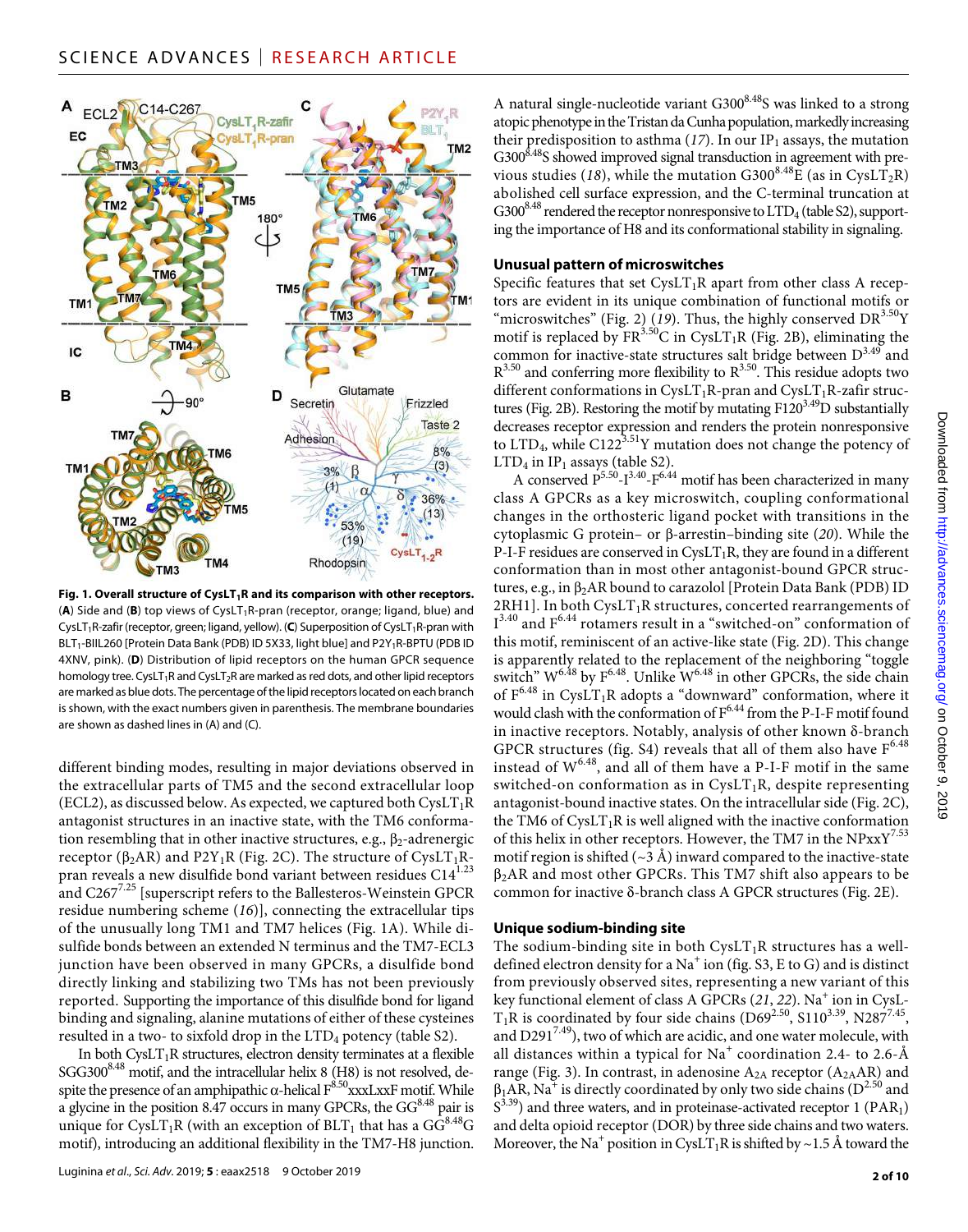

Fig. 2. Functional motifs of CysLT<sub>1</sub>R show unusual inactive-state features. (A) Superposition of CysLT<sub>1</sub>R-pran (orange) with  $\beta_2$ AR in inactive (PDB ID 2RH1; violet) and active (PDB ID 3SN6; teal) conformations. The membrane boundaries are shown as dashed lines. Loops are removed for clarity. (**B** to **E**) Zoom in on functional elements: DRY motif (B), intracellular region (C), P-I-F motif (D), and NPxxY motif (E). A different conformation of R121<sup>3.50</sup> in CysLT<sub>1</sub>R-zafir (chain A) is shown as green sticks in (B).

intracellular side compared to its location in  $\alpha$ - and  $\gamma$ -branch receptors, resembling another  $\delta$ -branch receptor, PAR<sub>1</sub> (PDB ID 3VW7). The difference is that in CysLT<sub>1</sub>R, the N<sup>7.45</sup> side chain directly coordinates  $\mathrm{Na}^+$  instead of making an indirect water-mediated contact with  $\mathrm{S}^{7.45}$ in PAR1. Such a tight and well-defined coordination enabled reliable assignment of Na<sup>+</sup> at 2.5-Å resolution, which otherwise may not be sufficient for this assessment. The tight binding of  $\mathrm{Na}^+$  is also corroborated by a relatively high Na<sup>+</sup> affinity of 39  $\pm$  11 mM, estimated from its effect on receptor thermostability (fig. S5A).

In agreement with the crystal structures, we observed a pronounced specific sodium effect on  $CysLT_1R$  thermostability, with melting temperature increased as much as 8°C upon addition of Na<sup>+</sup> at a physiological (150 mM) concentration (fig. S5). This effect was reproducible in the Apo state and in the presence of zafirlukast. It was specific for sodium and was reduced in  $D69^{2.50}$ N and  $D291^{7.49}$ N mutants, with an overall receptor stability decreased in these mutants. In  $IP_1$  assays at physiological sodium concentrations, three of the sodium site mutations  $(N106<sup>3.35</sup>A, S110<sup>3.39</sup>A, and D291<sup>7.49</sup>N)$  improved agonist and decreased antagonist potencies, likely by weakening sodium binding, while  $N106^{3.35}$ A and S110<sup>3.39</sup>A also increased constitutive activity of the receptor and reduced  $LTD_4$  efficacy (fig. S6). The latter effect of reduced signaling response was also observed for sodium site mutations in  $A_{2A}AR$  (23). For D69<sup>2.50</sup>N and N287<sup>7.45</sup>A mutations, we observed decreased LTD4 potency and/or efficacy (table S2).

## **CysLT1R ligand–binding pocket**

The ligand-binding pocket in both  $CysLT_1R$ -zafir and  $CysLT_1R$ -pran structures stretches from ECL2 all the way across the receptor toward a gap between TM4 and TM5, deep in the middle section of the 7TM bundle (Fig. 4), which is different from any previously observed pockets in GPCR structures (fig. S4). Zafirlukast and pranlukast are very distinct chemically and, despite overall similar binding positions, show substantial variation in contacts within the pocket (Fig. 4, G and H). The extracellular (EC) part of the binding pocket is lined up with

polar and charged residues that interact with the ligands. Thus, Y1043.33 makes extensive polar interactions with the tetrazol and benzopyran moieties of pranlukast, as well as with sulfonamide of  $z$ afirlukast, while Y249 $6.51$  directly interacts only with zafirlukast (Fig. 4, A and D). The side chain of R79<sup>2.60</sup> anchors pranlukast via a salt bridge to its tetrazole moiety. In contrast, zafirlukast does not directly contact  $R79^{2.60}$ , and its toluene group points toward TM6 and TM7, making hydrophobic interactions. Docking of LTD<sub>4</sub> into the CysLT<sub>1</sub>R structures suggests that the endogenous agonist follows a similar path and shares several interactions with pranlukast (fig. S7). The glycine carboxyl of  $LTD_4$  forms a salt bridge with R79<sup>2.60</sup> and a hydrogen bond with  $Y104^{3.33}$ , mimicking the tetrazol group of pranlukast, while the cysteinyl carboxyl engages in an additional salt bridge and hydrogen bonds with R22<sup>1.31</sup>, Y26<sup>1.35</sup>, Y83<sup>2.64</sup>, and  $Q274^{7.32}$ . Other key LTD<sub>4</sub> interactions include a hydrogen bond to  $Y249^{6.51}$ , stacking with R253<sup>6.55</sup>, and hydrophobic interactions with  $Y249^{6.51}$ , stacking with R253<sup>6.55</sup>, and hydrophobic interactions with  $\frac{11}{10}$ V186<sup>5.35</sup> and V277<sup>7.35</sup>. Mutations in most of these residues markedly reduce or completely abolish LTD<sub>4</sub> signaling (table S2).

## **Lateral entrance ofligands directly from the membrane**

While the binding locations of the benzamide group of zafirlukast and pranlukast are very similar, both the ligand binding and the receptor conformation in the vicinity of the TM4-TM5 gap diverge markedly (Fig. 4, B and E). In CysLT<sub>1</sub>R-pran, the extended phenylbutyl chain of the ligand is enclosed entirely within the 7TM bundle, with only a small opening between  $T154^{4.56}$  and V192<sup>5.41</sup> toward the lipid bilayer. In CysLT<sub>1</sub>R-zafir, a large-scale  $({\sim}7 \text{ Å})$  movement of the extracellular tip of TM5 and a corresponding rearrangement in ECL2 create a wide sideways opening in the 7TM bundle, which accommodates the indole group of the ligand and is sufficient for passing the whole ligand into the pocket laterally (Fig. 4, C and F). The tilting motion of the extracellular part of TM5 is apparently facilitated by the highly conserved  $P201^{5.50}$  hinge, which is made even more flexible by  $G197^{5.46}$  as found in CysLTRs,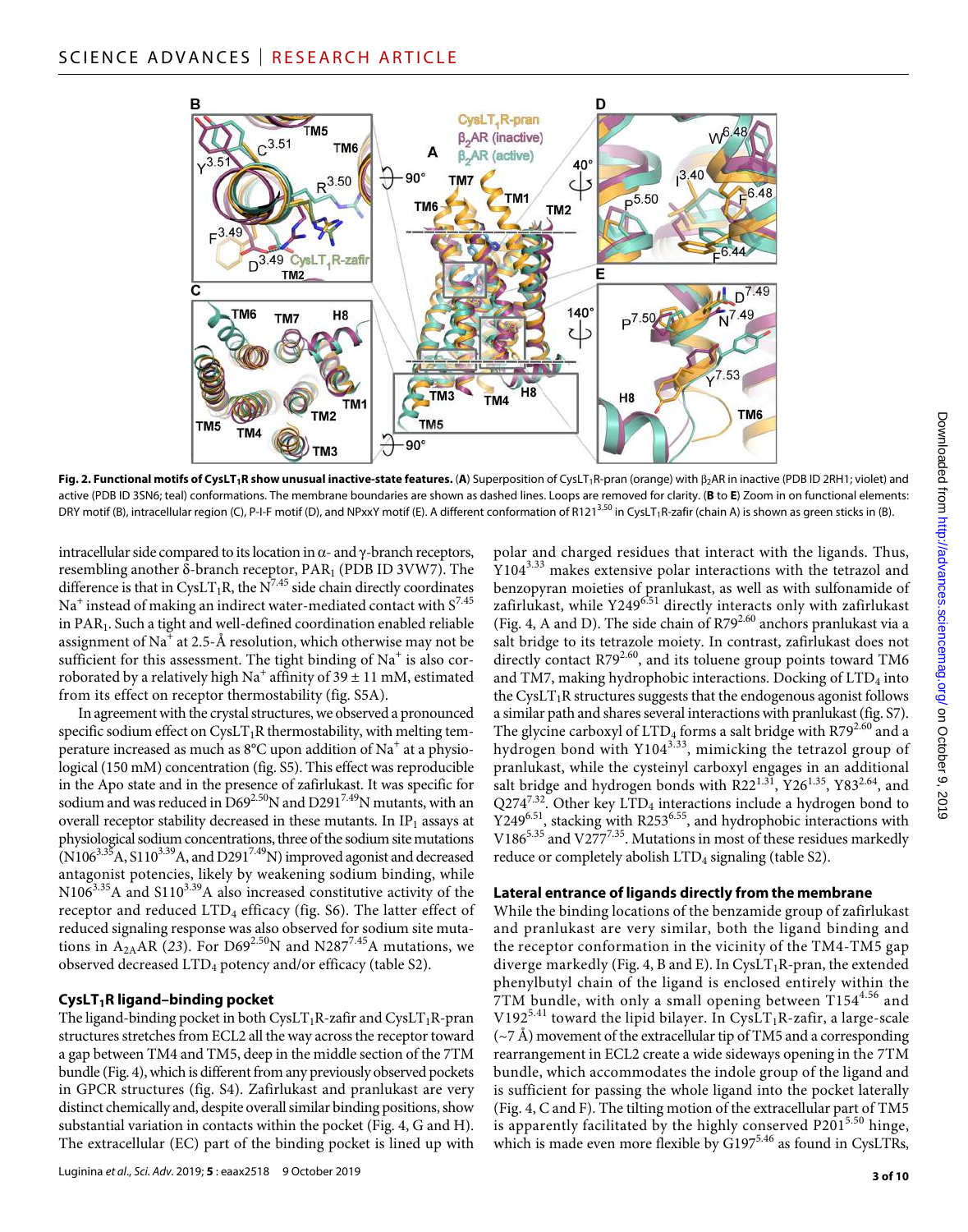

Fig. 3. Sodium-binding pocket in CysLT<sub>1</sub>R. (A) Details of Na<sup>+</sup> (purple sphere) coordination. Water molecule is shown as a red sphere. (**B**) Comparison of all highresolution GPCR structures with resolved Na<sup>+</sup>. Sodium ions are shown as purple spheres for the  $\delta$ -branch receptors: CysLT<sub>1</sub>R-zafir (green), PAR<sub>1</sub> (light purple; PDB ID  $3VW7$ ), PAR<sub>2</sub> (PDB ID 5NDD), and as yellow spheres for receptors from the  $\alpha$ -branch: A<sub>2A</sub>AR (yellow; PDB ID 4EIY) and  $\beta_1$ AR (turkey; PDB ID 4BVN), and the  $\gamma$ -branch: DOR (PDB ID 4N6H). (**C** and **D**) Frequency analysis of amino acid occurrence in the sodium pocket of the  $\delta$ -branch class A GPCRs (C) and other class A receptors excluding the -branch (D). Yellow color marks amino acids with hydrophobic side chains; green, aromatic; red, negatively charged; blue, positively charged; purple, polar uncharged; pink, Gly and Pro. Frames indicate positions with the largest differences. The frequency analysis was performed using the [weblogo.berkeley.edu](http://weblogo.berkeley.edu) server.

 $LPA<sub>4,5,6</sub>$ , and  $BLT<sub>1</sub>$ . This TM5 plasticity suggests that the opening between TM4 and TM5 can serve as an important gate for lateral ligand entry into the orthosteric pocket.

# **Molecular dynamics reveals flexibility ofthe ligand access gate**

Molecular dynamics simulations demonstrate that the open-gate conformation of the pocket as found in the  $CysLT_1R$ -zafir complex is metastable: After zafirlukast is removed, the open pocket collapses typically within 200 ns into a closed conformation, resembling the one observed in the CysLT<sub>1</sub>R-pran structure (fig. S8 and movie S1). In some cases, however, the open-gate conformation lingers much longer due to a 1-palmitoyl-2-oleoyl-sn-glycero-3-phosphocholine (POPC) lipid molecule entering the pocket from the membrane (movie S2). Moreover, we observed that the gate can close and open spontaneously within a 1-us simulation (movie S3), indicating a relatively low barrier for transitions between the open and close states, supporting the lateral ligand access route into the orthosteric pocket in  $CysLT_1R$ .

## **DISCUSSION**

As described in this study, two  $CysLT_1R$  structures in complex with antiasthmatic drugs pranlukast and zafirlukast shed light on

the mechanism of ligand entry in lipid receptors and provide an important example of receptor plasticity in binding of two chemically distinct antagonists. The structures suggest a new GPCR activation mechanism in which the P-I-F microswitch is preactivated while the receptor is stabilized in the inactive state by a tightly bound sodium ion coordinated by four residues, including two acids. In addition, these structures suggest a potential binding mode for native cysteinyl leukotrienes and offer high-quality templates for the rational design of tool compounds and novel lead compounds for drug discovery and validation.

Despite the fact that dihydroxy and cysteinyl leukotrienes are related through arachidonic acid synthetic pathways,  $CysLT_1R$ shares little sequence identity with leukotriene  $B_4$  receptors ( $BLT_1$ / BLT<sub>2</sub>, 26/20% identity in 7TM domain, respectively) located on the  $\gamma$ -branch of class A GPCRs (19, 24). Instead, CysLT<sub>1</sub>R evolutionary belongs to the  $\delta$ -branch together with purinergic (29%) identity with  $P2Y_1R$ ), proteinase-activated (29% identity with  $PAR_1$ ), and platelet-activating factor (29% identity with PAFR) receptors. This observation is corroborated by a close structural similarity to  $P2Y_1R$  (25) (C $\alpha$  RMSD, 1.1 Å on 90% of residues in 7TM) compared with  $BLT_1$  (26) (C $\alpha$  RMSD, 2.3 Å) (fig. S4). Such a high level of structural similarity as that between  $CysLT_1R$  and  $P2Y_1R$ is typically observed within members of GPCR subfamilies, which is especially noteworthy because  $CysLT_1R$  and  $P2Y_1R$  bind completely different types of ligands (lipids versus nucleotides) and share only 3 identical out of 30 residues in their respective orthosteric binding pockets.

Since the first observation of sodium effect distinguishing between antagonist and agonist binding in opioid receptors over 45 years ago (*27*) and the more recent discovery of an allosteric sodium-binding site in the A2AAR (*28*), sodium ion is emerging as an essential modulator of signaling in many class A GPCRs (*21*, *22*).  $CysLT<sub>1</sub>R$  structure reveals a new type of the sodium-binding site coordinated by four residues and one water. The exact combination of the four sodium–coordinating residues,  $D^{2.50}$ ,  $D^{7.49}$ ,  $N^{7.45}$ , and  $S^{3.39}$ , occurs in sequences of 39 (about 6%) of nonolfactory class A GPCRs, suggesting that tight coordination of  $\mathrm{Na}^+$  may be important for the function of these receptors. Notably, PAR<sub>1</sub> (29) and PAR<sub>2</sub> (30) have been so far the only two other structures solved with  $D^{2.50}$  and  $D^{7.49}$ intact and with a  $\mathrm{Na}^+$  ion observed in the sodium-binding pocket, while the other two GPCRs with these naturally occurring residues  $[P2Y_1R (25)$  and  $P2Y_{12}R (31)]$  had  $D^{7.49}N$  mutations introduced to improve receptor yield and/or stability.

Cysteinyl leukotrienes are lipid signaling molecules, and in general, ligand-access routes into the orthosteric pocket directly from the membrane have been hypothesized for several lipid receptors. Thus, a small opening was observed between TM3 and TM4 in FFAR<sub>1</sub> (free fatty acid receptor 1) (PDB ID 4PHU) (32), and between TM1 and TM7 in  $S1P_1$  (sphingosine-1-phosphate receptor 1) (PDB ID 3V2Y) (*33*), while access to the orthosteric pocket between TM4 and TM5 was proposed for two other  $\delta$ -branch lipid receptors, PAFR (PDB ID 5ZKP) (*34*) and LPAR6 (lysophosphatidic acid receptor 6) (PDB ID 5XSZ) (*35*), based on docking in PAFR and the positioning of an isolated alkyl chain found in the LPAR<sub>6</sub> crystal structure. The CysLT<sub>1</sub>R-zafir structure, however, directly captures the TM5 entry gate, jammed in its open state by the ligand, revealing details of the ligand entry and suggesting possibility for this dynamic lateral gating mechanism in other lipid receptors.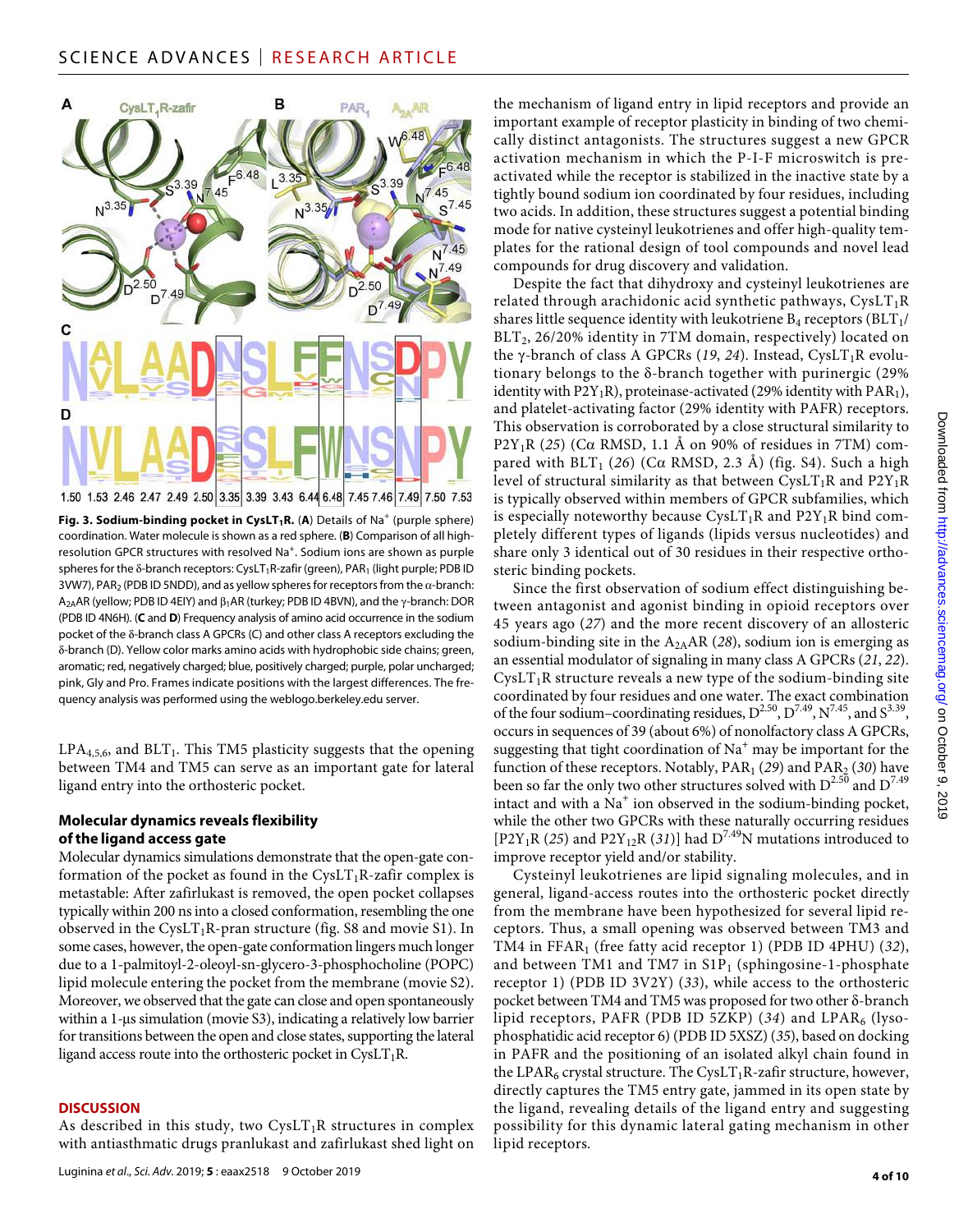

**Fig. 4. Orthosteric ligand-binding pocket in CysLT1R.** (**A** and **D**) Details of ligand-receptor interactions for pranlukast (A) and zafirlukast (D). (**B** and **E**) Pocket shapes for pranlukast (B) and zafirlukast (E). (**C** and **F**) Pocket entrance for pranlukast, closed "gate" (C), and zafirlukast, open "gate" (F). (**G** and **H**) 2D representations of receptorligand interactions for pranlukast (G) and zafirlukast (H). Water molecules are shown as red spheres in (A). Residues engaged in the same type of interactions with both zafirlukast and pranlukast are colored in light green, and those engaged in different types are colored in orange (G and H). The membrane boundary is shown as a dashed line in (B, C, E, and F).

CysLTRs control bronchodilation and inflammation in the lungs, and therefore, they have been considered as prominent targets for the treatment of asthma. According to the Centers for Disease Control and Prevention, asthma is a highly debilitating chronic condition, widespread among children, affecting quality of life and productivity of almost 10% of the population of our modern society and may result in death (*36*). This work should contribute toward a better understanding of the disease and development of more efficient and safe treatments against asthma and associated disorders, directly improving lives of millions of people.

# **MATERIALS AND METHODS**

#### **Protein engineering for structural studies**

The human wild-type  $CysLT_1R$  DNA was codon optimized for insect cell expression and cloned into a modified *pFastBac1* vector (Invitrogen) containing an expression cassette with a hemagglutinin (HA) signal sequence, followed by a Flag tag and a  $10\times$  His tag at the N terminus. Tags were separated from the receptor sequence by the tobacco etch virus (TEV) protease cleavage site. To facilitate crystallization, a thermostabilized apocytochrome  $b_{562}$ RIL (BRIL; PDB ID 1M6T) was fused into ICL3 of CysLT<sub>1</sub>R (K222–K223 with S and SG linkers, respectively) with the intact N terminus and the C terminus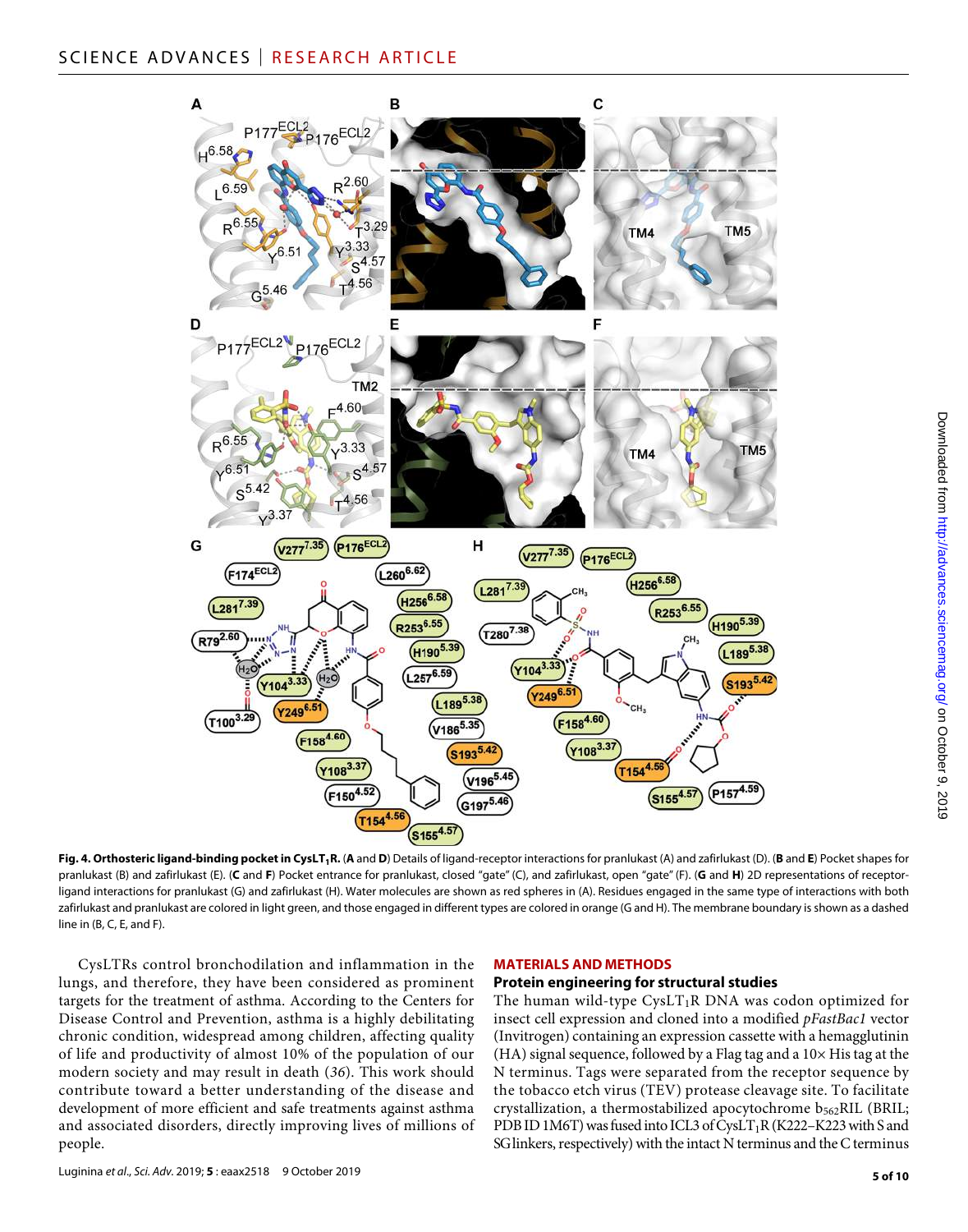truncated after K311. A complete DNA sequence of the crystallized CysLT<sub>1</sub>R construct is provided in Supplementary Materials and Methods.

# **Insect cell expression and purification of the CysLT<sub>1</sub>R construct for crystallization**

High-titer recombinant baculovirus (10 $^9$  viral particles per milliliter) was obtained using the Bac-to-Bac Baculovirus Expression System (Invitrogen). *Sf9* cells at a cell density of (2–3) × 10<sup>6</sup> cells ml<sup>−1</sup> were infected with the virus at a multiplicity of infection of 10 with the addition of 8 µM zafirlukast (Cayman Chemical). Cells were harvested by centrifugation at 48 hours after infection and stored at −80°C until use.

Insect cell membranes were disrupted by thawing frozen cell pellets in a hypotonic buffer containing 10 mM Hepes (pH 7.5), 10 mM  $MgCl<sub>2</sub>$ , 20 mM KCl, and protease inhibitor cocktail [PIC; 500  $\mu$ M 4-(2-aminoethyl)benzenesulfonyl fluoride hydrochloride (Gold Biotechnology), 1  $\mu$ M E-64 (Cayman Chemical), 1  $\mu$ M leupeptin (Cayman Chemical), 150 nM aprotinin (AG Scientific)] with the ratio of 50 µl per 100 ml of lysis buffer. Extensive washing of raw membranes was performed by repeated centrifugation for 30 min at 220,000*g* at 4°C and resuspension in the same buffer and then in a high-salt buffer containing 10 mM Hepes (pH 7.5), 10 mM  $MgCl<sub>2</sub>$ ,  $20 \text{ mM KCl}$ , 1 M NaCl, and PIC (50  $\mu$ l per 200 ml of lysis buffer) (two and three times, respectively). Purified membranes were then resuspended in the presence of 25  $\mu$ M zafirlukast or pranlukast, iodoacetamide (2 mg ml<sup>-1</sup>), and PIC (50 µl per 50 ml of resuspension buffer) and incubated at 4°C for 30 min before solubilization. Receptor was extracted from the membrane using 1% (w/v) *n*-dodecyl-  $\beta$ -D-maltopyranoside (DDM; Avanti Polar Lipids) and 0.2% (w/v) cholesteryl hemisuccinate (CHS; Sigma-Aldrich) with continuous stirring at 4°C for 3.5 hours. The supernatant was isolated by centrifugation at 460,000*g* for 45 min at 4°C and incubated with TALON IMAC (immobilized metal affinity chromatography) resin (Clontech) overnight at 4°C in the presence of 10 mM imidazole.

The resin was then washed at 4°C with six column volumes (CVs) of 100 mM Hepes (pH 7.5), 250 mM NaCl, 10% (v/v) glycerol, 0.1% (w/v) DDM, 0.02% (w/v) CHS, 15 mM imidazole, PIC (50 µl) per 100 ml of buffer), 10 mM  $MgCl<sub>2</sub>$ , and 8 mM adenosine 5′-triphosphate, and with six CVs of 50 mM Hepes (pH 7.5), 250 mM NaCl, 10% (v/v) glycerol, 0.05% (w/v) DDM, 0.01% (w/v) CHS, 30 mM imidazole, and PIC (50 µl per 100 ml of buffer). Then, the buffer was replaced with 50 mM Hepes (pH 7.5), 250 mM NaCl, 10% (v/v) glycerol,  $0.05\%$  (w/v) DDM,  $0.01\%$  (w/v) CHS, and 10 mM imidazole, and  $CysLT_1R$  was treated with PNGase F (Sigma-Aldrich) for 4.5 hours to deglycosylate the receptor. The protein was then eluted with 5 CVs of 50 mM Hepes (pH 7.5), 250 mM NaCl, 10% (v/v) glycerol, 0.015% (w/v) DDM, 0.003% (w/v) CHS, and 300 mM imidazole. A PD-10 desalting column (GE Healthcare) was used to remove imidazole. The protein was then treated overnight at 4°C with His-tagged TEV protease (home-made) to remove the N-terminal Flag and His tags. The TEV protease and the cleaved  $10\times$  His tag were removed by incubating the sample for 1.5 hours with TALON IMAC resin. The receptor was then concentrated to 50 to 60 mg ml−1 with a 100-kDa molecular weight cutoff concentrator (Millipore). In the case of crystallization with zafirlukast,  $50 \mu$ M zafirlukast (Sigma-Aldrich) was added to the elution buffer, 200 µM after the desalt procedure, and  $10 \mu$ M into the washing buffers. In the case of crystallization with pranlukast, 50 µM pranlukast (Sigma-Aldrich) was added to the elution buffer and after the desalt procedure and  $10 \mu$ M into the

washing buffers. Protein purity and monodispersity were tested by SDS–polyacrylamide gel electrophoresis and analytical size exclusion chromatography (aSEC). Typically, protein purity exceeded 95%, and aSEC profiles showed a single peak with less than 10% aggregation level (fig. S1A). Protein stability was assessed by a microscale thermoshift assay using a 10  $\mu$ M CPM [7-diethylamino-3-(4'maleimidylphenyl)-4-methylcoumarin, Invitrogen;  $\lambda_{ex}$  = 384 nm;  $\lambda_{em}$  = 470 nm] dye on a Rotorgene-Q (QIAGEN) instrument (37). Typical melting temperatures were higher than 70°C (fig. S1B).

# **LCP crystallization of CysLT<sub>1</sub>R**

The CysLT<sub>1</sub>R-BRIL in complex with pranlukast was crystallized using the LCP method by mixing 40% of protein (50 mg ml<sup>-1</sup>) with 60% of lipid (monoolein and cholesterol, 9:1, w/w) using a syringe lipid mixer (*15*). After a clear LCP formed, the mixture was dispensed onto 96-well glass sandwich plates (Marienfeld) as 40-nl drops and overlaid with 800 nl of precipitant solutions using an NT8-LCP robot (FORMULATRIX). Crystals appeared after 2 to 10 days and reached their full size within 2 weeks using 100 mM sodium citrate (pH 6), 200 to 600 mM lithium nitrate, and 30 to 38% (v/v) polyethylene glycol 400 (PEG400) as a precipitant solution. Typical crystal size was  $250 \mu m$  by  $15 \mu m$  by  $15 \mu m$ , and crystals had a twiggy shape (fig. S1D). Crystals were harvested directly from LCP using 100- to 200-μm MicroMount loops (MiTeGen) and flash frozen in liquid nitrogen. For the XFEL data collection,  $CysLT_1R-BRIL$  purified with zafirlukast was crystallized in syringes as described (*38*), using 75 to 175 mM sodium phosphate, 24 to 34% (v/v) PEG400, 100 mM Hepes (pH 7), and  $1 \mu$ M zafirlukast as a precipitant. Typical crystal size was  $5 \mu m$  by  $2 \mu m$  by  $2 \mu m$  (fig. S1C).

# **Data collection using synchrotron radiation**

Crystallographic data collection of  $CysLT_1R$ -pran crystals was performed at the ID30b beamline of the European Synchrotron Radiation Facility (ESRF), Grenoble, France. Overall, nine CysLT1R-pran datasets (two 90° and seven 10° wedges) were collected from four needle-shaped crystals using a PILATUS 6M detector and an unattenuated 20-µm beam (wavelength,  $0.97717$  Å). Data were collected using 0.1° to 0.2° oscillations per frame with an exposure calculated by BEST (*39*), so that the overall dose per dataset was 20 MGy. Data were processed using XDS (x-ray detector software) and scaled with XSCALE (*40*). Rejection of outliers was performed using correlation coefficients produced by XSCALE, as described (*41*). Drop of *R*meas in the lowest-resolution shell after an individual dataset exclusion was used as a supporting criterion of its nonisomorphism.

# **Data collection using x-ray free-electron laser**

XFEL data of  $CysLT_1R$ -zafir crystals were collected at the CXI (coherent x-ray imaging) instrument of the Linac Coherent Light Source (LCLS) at SLAC National Accelerator Laboratory, Menlo Park, California. The LCLS was operated at a wavelength of 1.302 Å (9.52 keV) delivering individual x-ray pulses of 43-fs duration focused into a spot size of  $\sim$  1.5  $\mu$ m in diameter using a pair of Kirkpatrick-Baez mirrors. LCP laden with protein microcrystals was injected at RT inside a vacuum chamber into the beam focus region using an LCP injector (42) with a 50-µm-diameter capillary at a flow rate of 0.3  $\mu$ l min<sup>-1</sup>. Microcrystals ranged in size from 2 to 10  $\mu$ m. Diffraction data were collected at a pulse repetition rate of 120 Hz with the 2.3-megapixel Cornell-SLAC Pixel Array Detector. The beam was attenuated to 6.3% of full intensity (1.9  $\times$  10<sup>10</sup> photons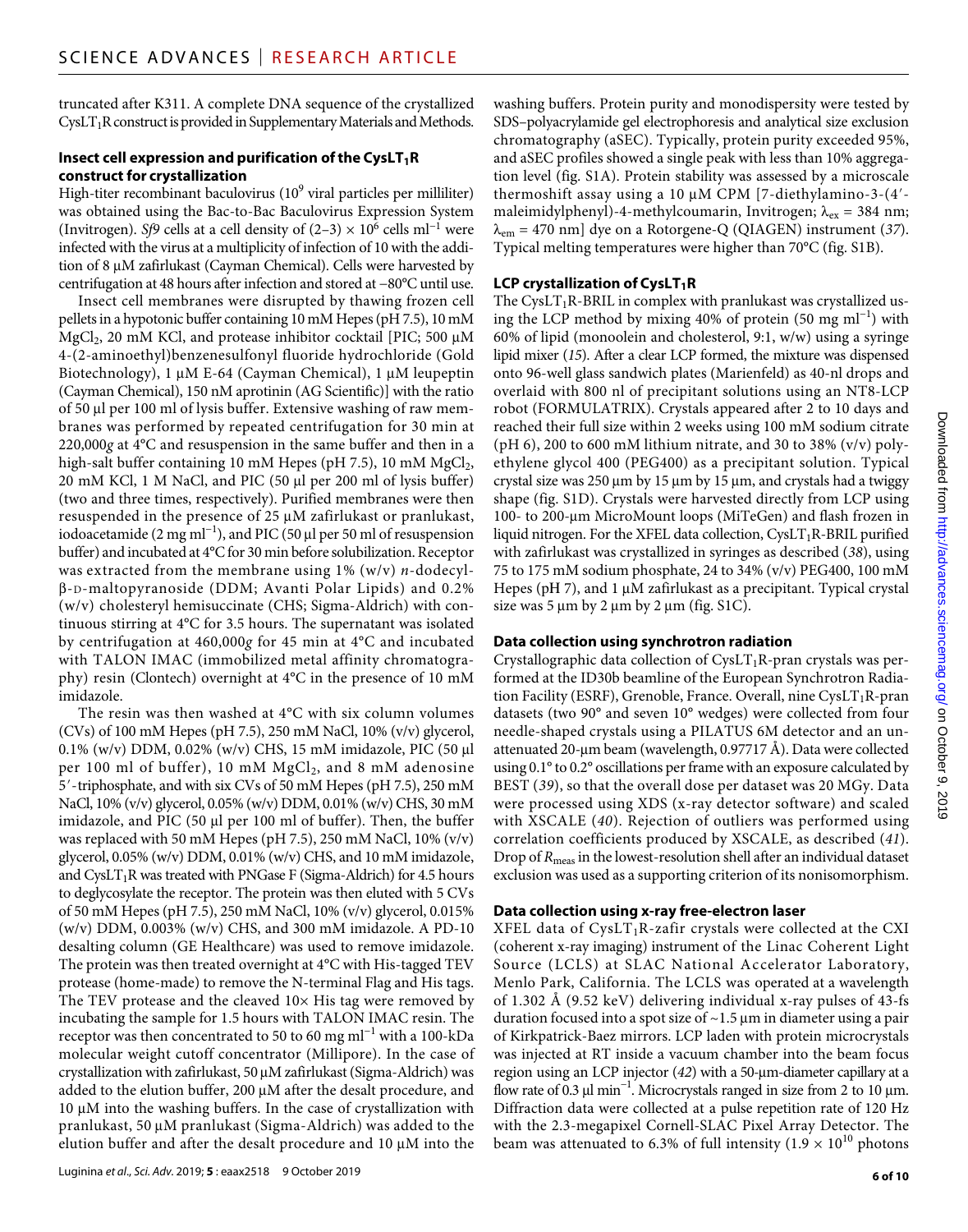per pulse) to avoid detector saturation. A total number of 315,374 detector images were collected, of which 40,720 were identified as potential crystal hits with more than 20 Bragg peaks using Cheetah (*43*), corresponding to an average hit rate of 13%. Autoindexing and structure factor integration of the crystal hits were performed using the Monte Carlo integration routine with the "pushres 2.4" option implemented in CrystFEL (version 0.6.3 + 23ea03c7) (*44*). Peak detection parameters were extensively optimized for Cheetah, and experimental geometry was refined for CrystFEL with geoptimizer (*45*). The overall time of data collection from a sample with a total volume of about 15 µl was approximately 45 min and yielded 30,129 indexed patterns (indexing rate 90%).

# **Structure determination**

The structure of  $CysLT_1R$ -pran was initially solved by molecular replacement using the program Phaser (*46*) with two independent search models of the P2Y<sub>1</sub>R 7TM domain (PDB ID 4XNW) and BRIL from the high-resolution  $A_{2A}AR$  structure (PDB ID 4EIY). Then,  $CysLT<sub>1</sub>R-zafir structure was determined by molecular replacement$ using 7TM domain and BRIL from the final  $CysLT_1R$ -pran structure.

Model building for both CysLT<sub>1</sub>R-pran and CysLT<sub>1</sub>R-zafir structures was performed by cycling between manual inspection with Coot (*47*) using both 2mFo-DFc and mFo-DFc maps and automatic refinement with autoBUSTER (*48*) or phenix.refine (*49*). Restraints for pranlukast and zafirlukast were generated using the web server GRADE (version 1.2.9, available at [www.globalphasing.com](http://www.globalphasing.com)) and phenix.elbow. The correct orientation of the methylbenzene ring in zafirlukast (fig. S3B) was selected on the basis of the B factor and density fit comparison between two possible conformations.

In addition to zafirlukast modeled in the orthosteric binding site, an additional zafirlukast molecule was found in molecule B only, located mostly in the lipid bilayer just outside of the receptor-binding site (fig. S2, C and D). This zafirlukast molecule was likely trapped in this location due to a relatively high ligand concentration used during crystallization.

The CysLT<sub>1</sub>R-zafir structures from two molecules A and B in the asymmetric unit show very high similarity (RMSD, 0.7 Å within 7TM; RMSD, 1.1 Å for the whole structure). The main differences include a 4-Å deviation of a flexible part of ECL2 and conformations of several side chains exposed to the lipid bilayer and solvent. The final data collection and refinement statistics are shown in table S1.

# **Molecular docking**

To prepare LTD<sub>4</sub> for molecular docking, we extracted its chemical structure from the PubChem web database ([https://pubchem.ncbi.](https://pubchem.ncbi.nlm.nih.gov/compound/5280878) [nlm.nih.gov/compound/5280878](https://pubchem.ncbi.nlm.nih.gov/compound/5280878)), assigned charges at pH 7.0, and generated three-dimensional (3D) ligand structure from its 2D representation, using the Monte Carlo optimization and the MMFF-94 force field. As for the receptor, we preprocessed the  $CysLT_1R-pran$ structure by adding missing residues, optimizing side-chain rotamers, and removing water molecules. Rectangular box enclosing the ligandbinding site of pranlukast in  $CysLT_1R$  was used as the sampling space for docking. We kept the receptor rigid during the docking simulations and sampled ligand conformations in the internal coordinate space using biased probability Monte Carlo optimization with the sampling parameter (docking effort) set to 50. We performed three independent docking runs and selected the binding pose with the lowest docking score. All simulations were performed using the ICM-Pro software package (Molsoft, San Diego).

# **IP1 production assay**

For the CysLT<sub>1</sub>R functional assays, the initial *pcDNA3.1(+)-CYSLTR1* plasmid coding for  $CysLT_1$  wild-type receptor, cMyc tag for labeling, and  $\beta$ -globin intron for stability (19) was received as a gift from J. Stankova (Université de Sherbrooke, Canada). The 3× HA tag was then inserted by overlapping polymerase chain reaction (PCR) instead of cMyc for better antibody detection, and desired gene modifications (point mutations, truncations, or partner protein fusion) were introduced by overlapping PCR.

The Cisbio IP-One kit was used according to the manufacturer's instructions. Human embryonic kidney (HEK) 293 cells were seeded onto poly-l-lysine–coated 384-well plates at 20,000 cells per well and transfected with 40 ng of DNA coding for the wild-type  $CysLT_1R$ or for the CysLT<sub>1</sub>R mutants using the X-tremeGENE HP (Roche) agent. At 48 hours after transfection, the medium was removed, and the cells were washed with fresh Hanks' balanced salt solution. Cells were either stimulated directly with a range of  $LTD_4$  concentrations ( $10^{-12}$  to  $10^{-6}$  M) prepared in IP<sub>1</sub> stimulation buffer, or sequentially stimulated with a range of zafirlukast and pranlukast concentrations  $(10^{-11}$  to  $10^{-5}$  M), and LTD<sub>4</sub> concentrations corresponding to the  $EC_{80}$  (80% of effective concentration) for each mutant. After equilibration for 30 min at 37 $\mathrm{^{\circ}C}$ , the cells were lysed with IP<sub>1</sub>-D2 and Ab-Crypt reagents in lysis buffer and then incubated at RT for 1 hour. The plate was read on a Tecan Genios Pro plate reader using a HTRF (homogeneous time-resolved fluorescence) filter set ( $\lambda_{ex}$  = 320 nm,  $\lambda_{em}$  = 620 and 655 nm). Data were plotted using the three-parameter  $EC_{50}/IC_{50}$  fit of GraphPad Prism 7 (San Diego) and represent the means  $\pm$  SD of at least two independent experiments performed in quadruplicate.

# **Cell surface expression determined by enzyme-linked immunosorbent assay**

HEK293 cells were seeded in 24-well plates coated with poly-llysine (Sigma-Aldrich) at 100,000 cells per well and transfected with 375 ng of plasmid coding for the wild-type or mutant  $CysLT_1R$ using X-tremeGENE HP (Roche). Forty-eight hours after transfection, cells were fixed with 3.7% (v/v) formaldehyde in tris-buffered saline [TBS; 20 mM tris-HCl (pH 7.5) and 150 mM NaCl] for 5 min at RT. Cells were washed three times with TBS and incubated for 1 hour in TBS supplemented with 3% fat-free milk (w/v) to block nonspecific binding sites. A mouse monoclonal anti-HA antibody coupled to horseradish peroxidase (Roche) was added at 1:1000 dilution in TBS with 3% fat-free dry milk for 3 hours at RT. Following incubation, cells were washed twice with TBS before the addition of 250 μl of 3,3',5,5'-tetramethylbenzidine (Sigma-Aldrich). Plates were incubated at RT for 15 min, and the reaction was stopped by the addition of 250  $\mu$ l of 2N HCl. The reagent (200  $\mu$ l) was transferred into a 96-well plate, and the absorbance was read at 450 nm on a Tecan Genios Pro plate reader. Cells transfected with the empty *pcDNA3.1(+)* vector were used to determine the background. Data were plotted using GraphPad Prism 7 and represent the means ± SD of at least two independent experiments performed in quadruplicate.

# **Effects of monovalent ions on receptor stability**

Effects of monovalent ions were assayed using the CysLT<sub>1</sub>R crystallization construct and two mutants  $D^{2.50}N$  and  $D^{7.49}N$  based on it. Each receptor construct was purified, as described above for the crystallization setup, using KCl instead of NaCl in hypotonic and solubilization buffers. KCl was replaced with choline chloride during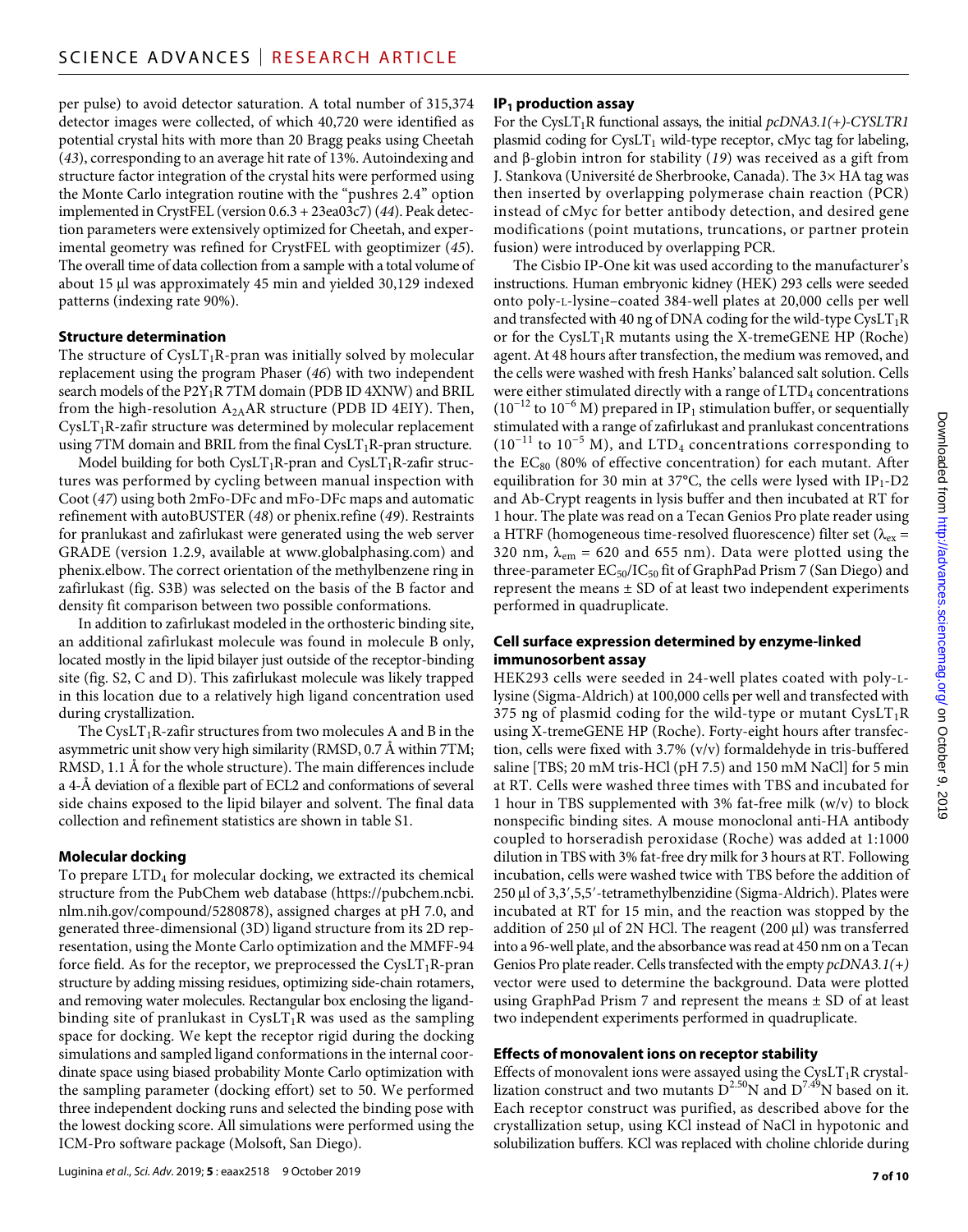the washing step on the Talon resin. After elution, the protein solution was desalted from imidazole, concentrated to 1 mg ml<sup>-1</sup>, and diluted 50 times with the assay buffer:  $10 \mu M$  CPM dye,  $25 \mu M$ Hepes (pH 7.5), 10% (v/v) glycerol, 0.05% (w/v) DDM, 0.01% (w/v) CHS, containing one of the ions (Na<sup>+</sup>, K<sup>+</sup>, or Rb<sup>+</sup>) at concentrations between 0 and 150 mM. The ionic strength in all samples was compensated by choline chloride to an overall ion concentration of 150 mM. The samples were then incubated at 4°C in the dark for 15 min, and their thermal stability was analyzed using a microscale fluorescence assay as previously described (*37*). Briefly, fluorescence from the CPM dye (see the purification methods part) was recorded during a temperature ramp from 25° to 80°C with a 1.5°C min−1 rate using a Rotor-Gene Q real-time PCR machine (QIAGEN). Melting curves were collected for  $n = 3$  independent experiments in triplicates. For all constructs, experiments were carried out in the presence of 50  $\mu$ M zafirlukast. In the case of the CysLT<sub>1</sub>R crystallization construct, additional experiments without ligand  $(CysLT_1R$ apo) were conducted. All melting curves were fitted in GraphPad Prism 7 using the Boltzmann sigmoidal function to obtain the melting temperatures. Plots of  $\Delta T$ m versus ion concentration revealed nonspecific linear effects for K<sup>+</sup> and Rb<sup>+</sup> in the case of CysLT<sub>1</sub>R, and for all ions in the case of  $D^{2.50}N$  and  $D^{7.49}N$  mutants. To estimate sodium affinity for CysLT<sub>1</sub>R crystallization construct,  $\Delta T$ m versus [Na<sup>+</sup>] curves were fitted in GraphPad Prism 7 using the "One site—Total and nonspecific binding" function, with nonspecific effect taken from  $K^+$  data. In all the other cases, the ion effects on thermostability were fitted to linear functions, and the ion effect at 150 mM concentration was calculated. The results were expressed as means  $\pm$  SD for three independent experiments performed in triplicates.

## **Molecular dynamics simulations**

The CysLT<sub>1</sub>R-pran and CysLT<sub>1</sub>R-zafir structures were preprocessed to assign their protonation states and to model missing side chains using the energy-based optimization protocols available in ICM-Pro (v3.8-6) (*50*). Missing loops were modeled using Loop modeling and regularization protocols in ICM-Pro. The preprocessed structures were used for molecular dynamics simulation as previously described (*51*), using input files generated by the CHARMM-GUI web server (*52*). The initial membrane coordinates were assigned by aligning the receptor models to CB1 receptor coordinates retrieved from the OPM (Orientations of Proteins in Membranes) database (*53*). The structure was simulated in a periodic box containing 178 POPC lipids, 11,898 water molecules, 31 sodium, and 44 chloride ions. After the initial energy minimization, the system was equilibrated for 10 ns, followed by production runs of up to 1  $\mu$ s for CysLT<sub>1</sub>R-zafir and 650 ns for  $CysLT_1R$ -pran apo-state structures. The simulations were performed using the Gromacs (v.2018) simulation package (*54*), and the plots were generated using the Matplotlib plotting package available in Python. The simulations were performed either on NVIDIA P100 GPU enabled nodes made available by the Google Cloud Platform or with NVIDIA K-80 or P100 GPU enabled clusters at the High-Performance Computing Center at the University of Southern California.

## **SUPPLEMENTARY MATERIALS**

Supplementary material for this article is available at [http://advances.sciencemag.org/cgi/](http://advances.sciencemag.org/cgi/content/full/5/10/eaax2518/DC1) [content/full/5/10/eaax2518/DC1](http://advances.sciencemag.org/cgi/content/full/5/10/eaax2518/DC1) Supplementary Materials and Methods Fig. S1. Protein purification and crystallization.

- Fig. S2. Crystal packing.
- Fig. S3. Examples of electron density.
- Fig. S4. Comparison of CysLT<sub>1</sub>R-pran structure and ligand binding pose with other lipid and -branch class A GPCRs.
- Fig. S5. Effect of monovalent cations on CysLT<sub>1</sub>R stability.
- Fig. S6. Effects of LTD<sub>4</sub> and CysLT<sub>1</sub>R antagonists on IP<sub>1</sub> production.
- Fig. S7. Docking of  $LTD<sub>4</sub>$  in CysLT<sub>1</sub>R.
- Fig. S8. MD simulations of the TM4-TM5 gate closure.
- Table S1. Crystallographic data collection and refinement statistics.
- Table S2. Signaling and cell surface expression data for CysLT<sub>1</sub>R.
- Movie S1. Rapid closure of the ligand access gate.
- Movie S2. Lipid molecule enters the ligand access gate.

Movie S3. Spontaneous opening and closing of the ligand access gate. Reference (*55*)

**[View/request a protocol for this paper from](https://en.bio-protocol.org/rap.aspx?eid=10.1126/sciadv.aax2518)** *Bio-protocol***.**

#### **REFERENCES AND NOTES**

- 1. M. Bäck, S.-E. Dahlén, J. M. Drazen, J. F. Evans, C. N. Serhan, T. Shimizu, T. Yokomizo, G. E. Rovati, International Union of Basic and Clinical Pharmacology. LXXXIV: Leukotriene receptor nomenclature, distribution, and pathophysiological functions. *Pharmacol. Rev.* **63**, 539–584 (2011).
- 2. K. R. Lynch, G. P. O'Neill, Q. Liu, D.-S. Im, N. Sawyer, K. M. Metters, N. Coulombe, M. Abramovitz, D. J. Figueroa, Z. Zeng, B. M. Connolly, C. Bai, C. P. Austin, A. Chateauneuf, R. Stocco, G. M.Greig, S. Kargman, S. B.Hooks, E.Hosfield, D. L. Williams, A. W. Ford-Hutchinson, C. T. Caskey, J. F. Evans, Characterization of the human cysteinyl leukotriene CysLT<sub>1</sub> receptor. *Nature* **399**, 789–793 (1999).
- 3. M. Bäck, W. S. Powell, S. E. Dahlén, J. M. Drazen, J. F. Evans, C. N. Serhan, T. Shimizu, T. Yokomizo, G. E. Rovati, Update on leukotriene, lipoxin and oxoeicosanoid receptors: IUPHAR review 7. *Br. J. Pharmacol.* **171**, 3551–3574 (2014).
- 4. L. Burke, C. T. Butler, A. Murphy, B. Moran, W. M. Gallagher, J. O'Sullivan, B. N. Kennedy, Evaluation of cysteinyl leukotriene signaling as a therapeutic target for colorectal cancer. *Front. Cell Dev. Biol.* **4**, 103 (2016).
- 5. E. Ingelsson, L. Yin, M. Bäck, Nationwide cohort study of the leukotriene receptor antagonist montelukast and incident or recurrent cardiovascular disease. *J. Allergy Clin. Immunol.* **129**, 702–707.e2 (2012).
- 6. T. M. Laidlaw, J. A. Boyce, Cysteinyl leukotriene receptors, old and new; implications for asthma. *Clin. Exp. Allergy* **42**, 1313–1320 (2012).
- 7. M. Matsuyama, R. Yoshimura, Cysteinyl-leukotriene1 receptor is a potent target for the prevention and treatment of human urological cancer. *Mol. Med. Rep.* **3**, 245–251 (2010).
- 8. V. Capra, M. D. Thompson, A. Sala, D. E. Cole, G. Folco, G. E. Rovati, Cysteinyl-leukotrienes and their receptors in asthma and other inflammatory diseases: Critical update and emerging trends. *Med. Res. Rev.* **27**, 469–527 (2007).
- 9. V. Capra, M. Ambrosio, G. Riccioni, G. E. Rovati, Cysteinyl-leukotriene receptor antagonists: Present situation and future opportunities. *Curr. Med. Chem.* **13**, 3213–3226 (2006).
- 10. K. Asano, T. Shiomi, N. Hasegawa, H. Nakamura, H. Kudo, T. Matsuzaki, H. Hakuno, K. Fukunaga, Y. Suzuki, M. Kanazawa, K. Yamaguchi, Leukotriene C4 synthase gene A(−444)C polymorphism and clinical response to a CYS-LT1 antagonist, pranlukast, in Japanese patients with moderate asthma. *Pharmacogenetics* **12**, 565–570 (2002).
- 11. S. W. Y. Law, A. Y. S. Wong, S. Anand, I. C. K. Wong, E. W. Chan, Neuropsychiatric events associated with leukotriene-modifying agents: A systematic review. *Drug Safety* **41**, 253–265 (2018).
- 12. J. Shimbo, O. Onodera, K. Tanaka, S. Tsuji, Churg-Strauss syndrome and the leukotriene receptor antagonist pranlukast. *Clin. Rheumatol.* **24**, 661–662 (2005).
- 13. E. Chun, A. A. Thompson, W. Liu, C. B. Roth, M. T. Griffith, V. Katritch, J. Kunken, F. Xu, V. Cherezov, M. A. Hanson, R. C. Stevens, Fusion partner toolchest for the stabilization and crystallization of G protein-coupled receptors. *Structure* **20**, 967–976 (2012).
- 14. M. Caffrey, V. Cherezov, Crystallizing membrane proteins using lipidic mesophases. *Nat. Protoc.* **4**, 706–731 (2009).
- 15. B. Stauch, V. Cherezov, Serial femtosecond crystallography of G protein–coupled receptors. *Annu. Rev. Biophys.* **47**, 377–397 (2018).
- 16. J. A. Ballesteros, H. Weinstein, Integrated methods for the construction of threedimensional models and computational probing of structure-function relations in G protein-coupled receptors. *Methods Neurosci.* **25**, 366–428 (1995).
- 17. M. D. Thompson, V. Capra, J. Takasaki, G. Maresca, G. E. Rovati, A. S. Slutsky, C. Lilly, N. Zamel, W. McIntyre Burnham, D. E. Cole, K. A. Siminovitch, A functional G300S variant of the cysteinyl leukotriene 1 receptor is associated with atopy in a Tristan da Cunha isolate. *Pharmacogenet. Genomics* **17**, 539–549 (2007).
- 18. L. Yaddaden, S. Véronneau, M. D. Thompson, M. Rola-Pleszczynski, J. Stankova, Cellular signalling of cysteinyl leukotriene type 1 receptor variants CysLT<sub>1</sub>-G300S and CysLT<sub>1</sub>-I206S. *Prostaglandins Leukot. Essent. Fatty Acids.* **105**, 1–8 (2016).

Downloaded from http://advances.sciencemag.org/ on October 9, 2019 on October 9, 2019 <http://advances.sciencemag.org/> Downloaded from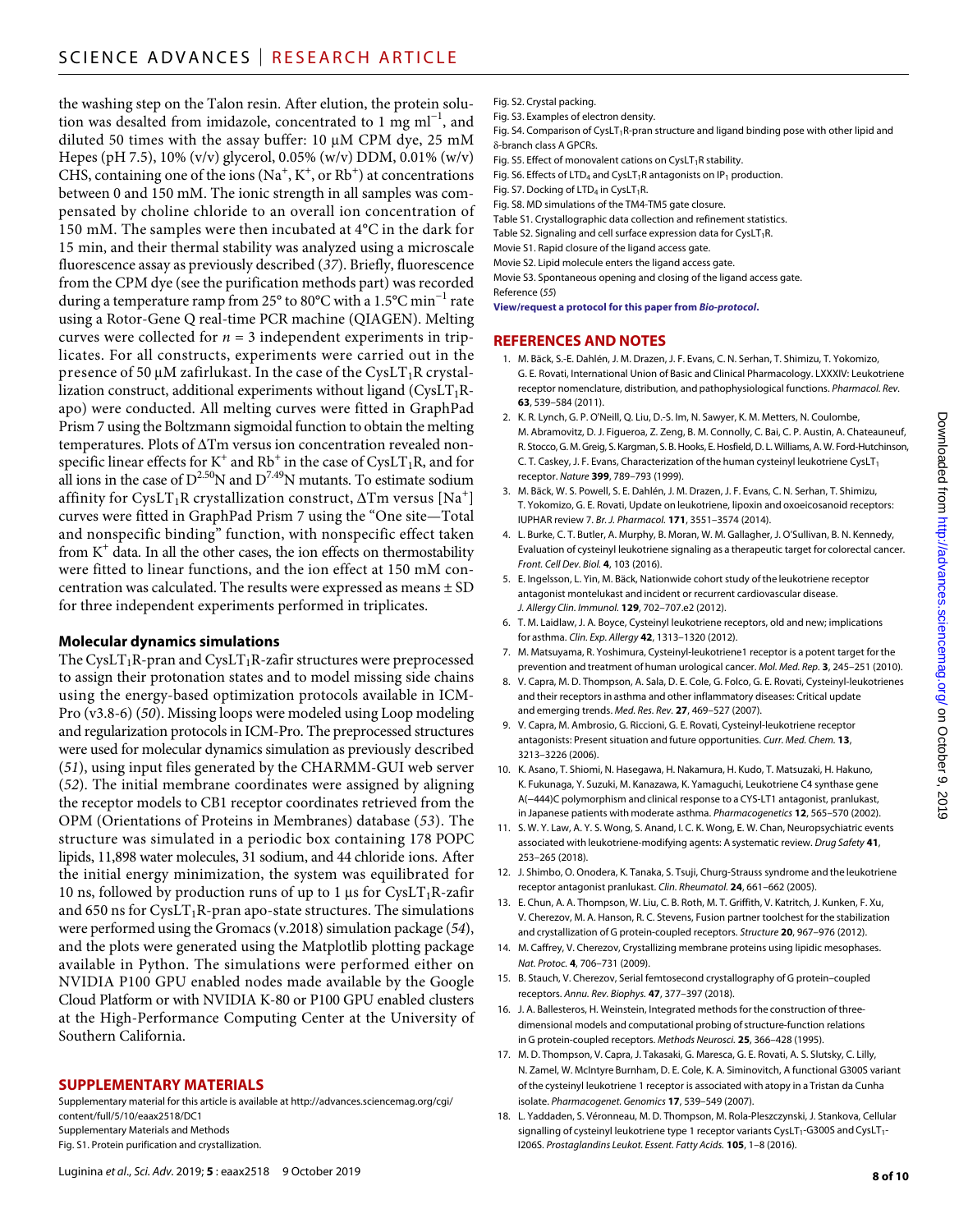- 19. V. Katritch, V. Cherezov, R. C. Stevens, Structure-function of the G protein–coupled receptor superfamily. *Annu. Rev. Pharmacol. Toxicol.* **53**, 531–556 (2013).
- 20. A.-M. Schönegge, J. Gallion, L.-P. Picard, A. D. Wilkins, C. Le Gouill, M. Audet, W. Stallaert, M. J. Lohse, M. Kimmel, O. Lichtarge, M. Bouvier, Evolutionary action and structural basis of the allosteric switch controlling β<sub>2</sub>AR functional selectivity. *Nat. Commun.* **8**, 2169 (2017).
- 21. V. Katritch, G. Fenalti, E. E. Abola, B. L. Roth, V. Cherezov, R. C. Stevens, Allosteric sodium in class A GPCR signaling. *Trends Biochem. Sci.* **39**, 233–244 (2014).
- 22. A. Massink, H. Gutiérrez-de-Terán, E. B. Lenselink, N. V. Ortiz Zacarías, L. Xia, L. H. Heitman, V. Katritch, R. C. Stevens, A. P. IJzerman, Sodium ion binding pocket mutations and adenosine A2A receptor function. *Mol. Pharmacol.* **87**, 305–313 (2015).
- 23. B. Zarzycka, S. A. Zaidi, B. L. Roth, V. Katritch, Harnessing ion-binding sites for gpcr pharmacology. *Pharmacol. Rev.* **71**, 571–595 (2019).
- 24. R. Fredriksson, M. C. Lagerström, L.-G. Lundin, H. B. Schiöth, The G-protein-coupled receptors in the human genome form five main families. Phylogenetic analysis, paralogon groups, and fingerprints. *Mol. Pharmacol.* **63**, 1256–1272 (2003).
- 25. D. Zhang, Z.-G. Gao, K. Zhang, E. Kiselev, S. Crane, J. Wang, S. Paoletta, C. Yi, L. Ma, W. Zhang, G. W. Han, H. Liu, V. Cherezov, V. Katritch, H. Jiang, R. C. Stevens, K. A. Jacobson, Q. Zhao, B. Wu, Two disparate ligand-binding sites in the human P2Y<sub>1</sub> receptor. *Nature* **520**, 317–321 (2015).
- 26. T. Hori, T. Okuno, K. Hirata, K. Yamashita, Y. Kawano, M. Yamamoto, M. Hato, M. Nakamura, T. Shimizu, T. Yokomizo, M. Miyano, S. Yokoyama, Na<sup>+</sup>–mimicking ligands stabilize the inactive state of leukotriene B4 receptor BLT1. *Nat. Chem. Biol.* **14**, 262–269 (2018).
- 27. C. B. Pert, G. Pasternak, S. H. Snyder, Opiate agonists and antagonists discriminated by receptor binding in brain. *Science* **182**, 1359–1361 (1973).
- 28. W. Liu, E. Chun, A. A. Thompson, P. Chubukov, F. Xu, V. Katritch, G. W. Han, C. B. Roth, L. H. Heitman, A. P. IJzerman, V. Cherezov, R. C. Stevens, Structural basis for allosteric regulation of GPCRs by sodium ions. *Science* **337**, 232–236 (2012).
- 29. C. Zhang, Y. Srinivasan, D. H. Arlow, J. J. Fung, D. Palmer, Y. Zheng, H. F. Green, A. Pandey, R. O. Dror, D. E. Shaw, W. I. Weis, S. R. Coughlin, B. K. Kobilka, High-resolution crystal structure of human protease-activated receptor 1. *Nature* **492**, 387–392 (2012).
- 30. R. K. Y. Cheng, C. Fiez-Vandal, O. Schlenker, K. Edman, B. Aggeler, D. G. Brown, G. A. Brown, R. M. Cooke, C. E. Dumelin, A. S. Doré, S. Geschwindner, C. Grebner, N.-O. Hermansson, A. Jazayeri, P. Johansson, L. Leong, R. Prihandoko, M. Rappas, H. Soutter, A. Snijder, L. Sundström, B. Tehan, P. Thornton, D. Troast, G. Wiggin, A. Zhukov, F. H. Marshall, N. Dekker, Structural insight into allosteric modulation of protease-activated receptor 2. *Nature* **545**, 112–115 (2017).
- 31. J. Zhang, K. Zhang, Z.-G. Gao, S. Paoletta, D. Zhang, G. W. Han, T. Li, L. Ma, W. Zhang, C. E. Müller, H. Yang, H. Jiang, V. Cherezov, V. Katritch, K. A. Jacobson, R. C. Stevens, B. Wu, Q. Zhao, Agonist-bound structure of the human P2Y12 receptor. *Nature* **509**, 119–122 (2014).
- 32. A. Srivastava, J. Yano, Y. Hirozane, G. Kefala, F. Gruswitz, G. Snell, W. Lane, A. Ivetac, K. Aertgeerts, J. Nguyen, A. Jennings, K. Okada, High-resolution structure of the human GPR40 receptor bound to allosteric agonist TAK-875. *Nature* **513**, 124–127 (2014).
- 33. M. A. Hanson, C. B. Roth, E. Jo, M. T. Griffith, F. L. Scott, G. Reinhart, H. Desale, B. Clemons, S. M. Cahalan, S. C. Schuerer, M. G. Sanna, G. W. Han, P. Kuhn, H. Rosen, R. C. Stevens, Crystal structure of a lipid G protein-coupled receptor. *Science* **335**, 851–855 (2012).
- 34. C. Cao, Q. Tan, C. Xu, L. He, L. Yang, Y. Zhou, Y. Zhou, A. Qiao, M. Lu, C. Yi, G. W. Han, X. Wang, X. Li, H. Yang, Z. Rao, H. Jiang, Y. Zhao, J. Liu, R. C. Stevens, Q. Zhao, X. C. Zhang, B. Wu, Structural basis forsignal recognition and transduction by platelet-activatingfactor receptor. *Nat. Struct. Mol. Biol.* **25**, 488–495 (2018).
- 35. R. Taniguchi, A. Inoue, M. Sayama, A. Uwamizu, K. Yamashita, K. Hirata, M. Yoshida, Y. Tanaka, H. E. Kato, Y. Nakada-Nakura, Y. Otani, T. Nishizawa, T. Doi, T. Ohwada, R. Ishitani, J. Aoki, O. Nureki, Structural insights into ligand recognition by the lysophosphatidic acid receptor LPA6. *Nature* **548**, 356–360 (2017).
- 36. Centers for Disease Control and Prevention, *2017 National Health Interview Survey (NHIS) Data* (2018); [www.cdc.gov/asthma/most\\_recent\\_national\\_asthma\\_data.htm](http://www.cdc.gov/asthma/most_recent_national_asthma_data.htm).
- 37. A. I. Alexandrov, M. Mileni, E. Y. T. Chien, M. A. Hanson, R. C. Stevens, Microscale fluorescent thermal stability assay for membrane proteins. *Structure* **16**, 351–359 (2008).
- 38. W. Liu, D. Wacker, C. Gati, G. W. Han, D. James, D. Wang, G. Nelson, U. Weierstall, V. Katritch, A. Barty, N. A. Zatsepin, D. Li, M. Messerschmidt, S. Boutet, G. J. Williams, J. E. Koglin, M. M. Seibert, C. Wang, S. T. A. Shah, S. Basu, R. Fromme, C. Kupitz, K. N. Rendek, I. Grotjohann, P. Fromme, R. A. Kirian, K. R. Beyerlein, T. A. White, H. N. Chapman, M. Caffrey, J. C. H. Spence, R. C. Stevens, V. Cherezov, Serial femtosecond crystallography of G protein-coupled receptors. *Science* **342**, 1521–1524 (2013).
- 39. G. P. Bourenkov, A. N. Popov, A quantitative approach to data-collection strategies. *Acta Crystallogr. D Biol. Crystallogr.* **62**, 58–64 (2006).
- 40. W. Kabsch, XDS. *Acta Crystallogr. D Biol. Crystallogr.* **66**, 125–132 (2010).
- 41. R. Giordano, R. M. F. Leal, G. P. Bourenkov, S. McSweeney, A. N. Popov, The application of hierarchical cluster analysis to the selection of isomorphous crystals. *Acta Crystallogr. D Biol. Crystallogr.* **68**, 649–658 (2012).
- 42. U. Weierstall, D. James, C. Wang, T. A. White, D. Wang, W. Liu, J. C. H. Spence, R. Bruce Doak, G. Nelson, P. Fromme, R. Fromme, I. Grotjohann, C. Kupitz, N. A. Zatsepin, H. Liu, S. Basu, D. Wacker, G. Won Han, V. Katritch, S. Boutet, M. Messerschmidt, G. J. Williams, J. E. Koglin, M. Marvin Seibert, M. Klinker, C. Gati, R. L. Shoeman, A. Barty, H. N. Chapman, R. A. Kirian, K. R. Beyerlein, R. C. Stevens, D. Li, S. T. A. Shah, N. Howe, M. Caffrey, V. Cherezov, Lipidic cubic phase injector facilitates membrane protein serial femtosecond crystallography. *Nat. Commun.* **5**, 3309 (2014).
- 43. A. Barty, R. A. Kirian, F. R. N. C. Maia, M. Hantke, C. H. Yoon, T. A. White, H. Chapman, Cheetah: Software for high-throughput reduction and analysis of serial femtosecond x-ray diffraction data. *J. Appl. Cryst.* **47**, 1118–1131 (2014).
- 44. T. A. White, R. A. Kirian, A. V. Martin, A. Aquila, K. Nass, A. Barty, H. N. Chapman, CrystFEL: A software suite forsnapshot serial crystallography. *J. Appl. Cryst.* **45**, 335–341 (2012).
- 45. O. Yefanov, V. Mariani, C. Gati, T. A. White, H. N. Chapman, A. Barty, Accurate determination ofsegmented x-ray detector geometry. *Opt. Express* **23**, 28459–28470 (2015).
- 46. A. J. McCoy, R. W. Grosse-Kunstleve, P. D. Adams, M. D. Winn, L. C. Storoni, R. J. Read, Phaser crystallographic software. *J. Appl. Cryst.* **40**, 658–674 (2007).
- 47. P. Emsley, B. Lohkamp, W. G. Scott, K. Cowtan, Features and development of *Coot*. *Acta Crystallogr. D Biol. Crystallogr.* **66**, 486–501 (2010).
- 48. G. Bricogne, *BUSTER Version 2.10.3* (Global Phasing Ltd., 2011).
- 49. P. D. Adams, P. V. Afonine, G. Bunkóczi, V. B. Chen, I. W. Davis, N. Echols, J. J. Headd, L.-W. Hung, G. J. Kapral, R. W. Grosse-Kunstleve, A. J. McCoy, N. W. Moriarty, R. Oeffner, R. J. Read, D. C. Richardson, J. S. Richardson, T. C. Terwilliger, P. H. Zwart, PHENIX: A comprehensive Python-based system for macromolecular structure solution. *Acta Crystallogr. D Biol. Crystallogr.* **66**, 213–221 (2010).
- 50. R. Abagyan, M. Totrov, D. Kuznetsov, ICM—A new method for protein modeling and design: Applications to docking and structure prediction from the distorted native conformation. *J. Comput. Chem.* **15**, 488–506 (1994).
- 51. H. Zhang, G. W. Han, A. Batyuk, A. Ishchenko, K. L. White, N. Patel, A. Sadybekov, B. Zamlynny, M. T. Rudd, K. Hollenstein, A. Tolstikova, T. A. White, M. S. Hunter, U. Weierstall, W. Liu, K. Babaoglu, E. L. Moore, R. D. Katz, J. M. Shipman, M. Garcia-Calvo, S. Sharma, P. Sheth, S. M. Soisson, R. C. Stevens, V. Katritch, V. Cherezov, Structural basis forselectivity and diversity in angiotensin II receptors. *Nature* **544**, 327–332 (2017).
- 52. S. Jo, T. Kim, V. G. Iyer, W. Im, CHARMM-GUI: A web-based graphical user interface for CHARMM. *J. Comput. Chem.* **29**, 1859–1865 (2008).
- 53. M. A. Lomize, I. D. Pogozheva, H. Joo, H. I. Mosberg, A. L. Lomize, OPM database and PPM web server: Resources for positioning of proteins in membranes. *Nucleic Acids Res.* **40**, D370–D376 (2012).
- 54. M. J. Abraham, T. Murtola, R. Schulz, S. Páll, J. C. Smith, B. Hess, E. Lindahl, GROMACS: High performance molecular simulations through multi-level parallelism from laptops to supercomputers. *SoftwareX* **1–2**, 19–25 (2015).
- 55. V. B. Chen, W. B. Arendall III, J. J. Headd, D. A. Keedy, R. M. Immormino, G. J. Kapral, L. W. Murray, J. S. Richardson, D. C. Richardson, MolProbity: All-atom structure validation for macromolecular crystallography. *Acta Crystallogr. D Biol. Crystallogr.* **66**, 12–21 (2010).

**Acknowledgments:** We thank S. Ustinova, A. Awawdeh, P. Utrobin, J. Velasquez, and Y. Kovalev for technical assistance; P. Buslaev and I. Maslov for help with the data analysis; R. C. Stevens and members of his group, M. Audet, C. Hanson, and M. Chu, for advice and help with the GPCR expression; and J. Stankova for providing CysLT<sub>1</sub>R plasmid. We acknowledge the Structural Biology Group of the ESRF and especially A. N. Popov for assistance with crystallographic data collection. The crystallographic synchrotron data collection experiments were performed on beamlines ID29, ID30a-3, and ID30b at the ESRF, Grenoble, France. **Funding:** This work was supported in part by the Russian Science Foundation project no. 19-14-00261 (A.L., A.G., E.M., A.M., E.L., and N.S.), the NIH grants R35 GM127086 (V.C.), R21 DA042298 (W.L.), and R01 GM124152 (W.L.), and the NSF Science and Technology Center grant 1231306 (U.W., W.L., and V.C.). V.G. was supported by the special agreement CEA (IBS)–HGF (FZJ) STC 5.1, the Grenoble Instruct Centre (ISBG; UMS 3518 CNRS-CEA-UJF-EMBL), the French Infrastructure for Integrated Structural Biology (FRISBI; ANR-10-INSB-05-02), and the New Generation of Drugs for Alzheimer's Disease project (GRAL; ANR-10-LABX-49-01) within the Grenoble Partnership for Structural Biology (PSB). É.B.-O. was supported by a research fellowship from the Institut de Pharmacologie de Sherbrooke (IPS) and Centre d'excellence en neurosciences de l'Université de Sherbrooke (CNS). R.B. was supported by a research fellowship from the Canadian Institutes of Health Research (CIHR) and from the Fonds de Recherche en Santé du Québec (FRQ-S). P.S. holds a Canada Research Chair in Neurophysiopharmacology of Chronic Pain, and part of this work was supported by a CIHR grant (FDN-148413). V.P. acknowledges support from the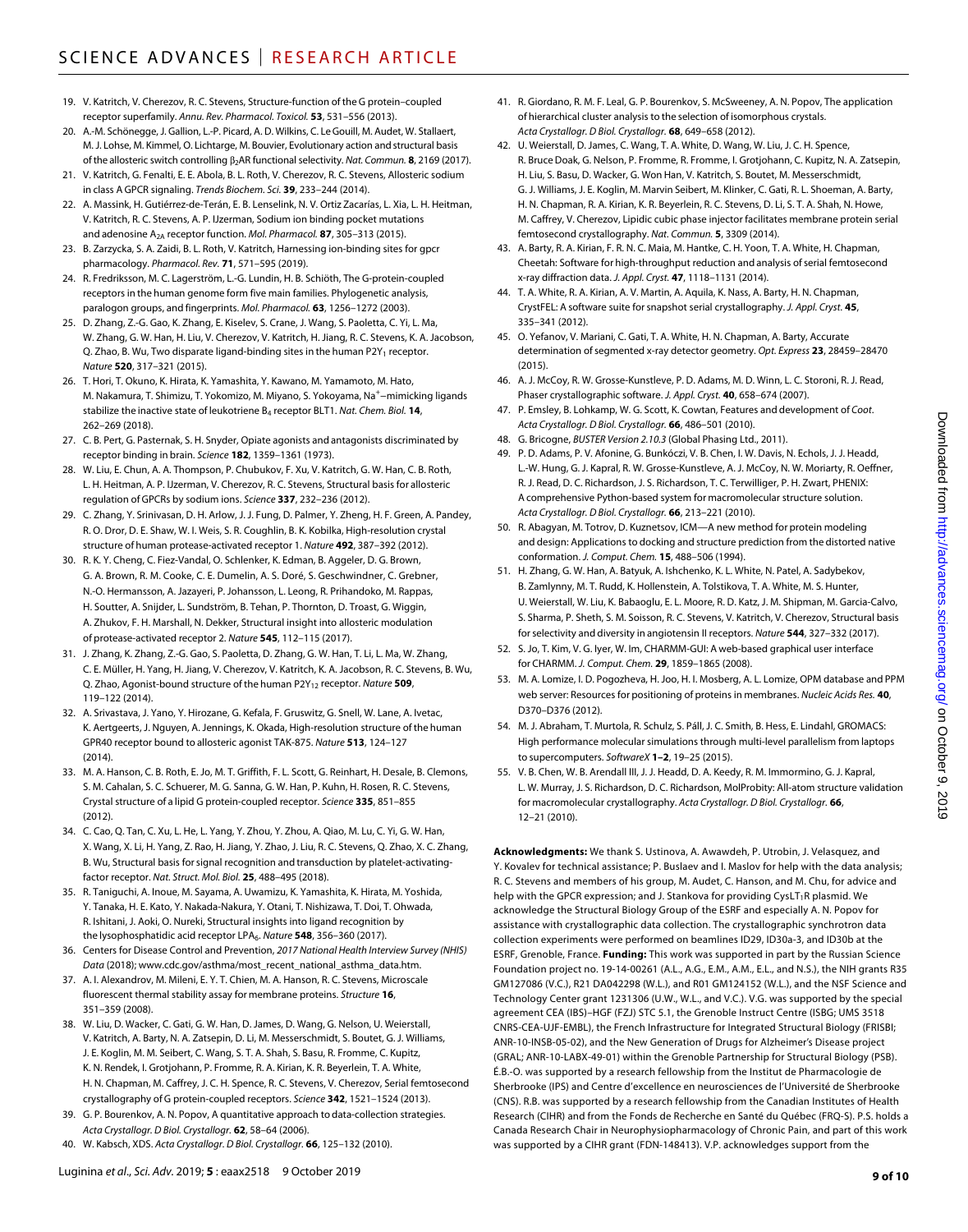European Regional Development Fund ELIBIO (project "Structural dynamics of biomolecular systems" CZ.02.1.01/0.0/0.0/15\_003/0000447). Sample preparation for XFEL was supported by the grant 18-02-40020 from the Russian Foundation for Basic Research (RFBR). Use of the LCLS, SLAC National Accelerator Laboratory, is supported by the U.S. Department of Energy, Office of Science, Office of Basic Energy Sciences under contract no. DE-AC02-76SF00515. We acknowledge NIH Commons Credits CCREQ-2016-03-00010, Google Cloud Platform credits, and USC High-Performance Computing Center for computer resources used in MD simulations. **Author contributions:** A.L. and A.G. optimized the constructs, developed the expression and purification procedure, expressed and purified the proteins, screened the ligands, crystallized the protein-ligand complexes, collected synchrotron data, and prepared the initial draft. A.G., E.M., V.B., A.L., A.Bo., V.P., and A.M. collected x-ray diffraction data at ESRF. W.L., A.Ba., A.I., and V.C. collected x-ray diffraction data at LCLS. H.H. and U.W. operated the sample injector during XFEL data collection. É.B.-O., R.B., J.-M.L., and P.S. performed and analyzed the cell signaling and cell surface expression assays. E.M., V.B., and G.W.H. determined and refined the structures. V.C., V.K., A.L., A.G., V.B., P.P., E.M., and A.M. performed the data analysis/interpretation. E.L., A.S., E.E., and N.S. helped with construct optimization, protein expression, and purification. P.P. and V.K. performed molecular docking and structure analysis. N.P. and V.K. performed molecular dynamics simulations. V.K. provided initial construct design and supervised computational analysis and modeling. A.Ba. helped with XFEL data analysis. A.L., A.G., V.K.,

P.P., V.B., E.M., A.M., and V.C. wrote the manuscript with help from the other authors. V.C., V.K., V.G., A.M., and V.B. initiated the project. A.M. and V.B. organized the project implementation, were responsible for the overall project management, and cosupervised the research. V.C. supervised the whole project. **Competing interests:** The authors declare that they have no competing interests. **Data and materials availability:** Coordinates and structure factors have been deposited in the PDB under the accession codes 6RZ4 (CysLT<sub>1</sub>R-pran) and 6RZ5 (CysLT<sub>1</sub>R-zafir). All data needed to evaluate the conclusions in the paper are present in the paper and/or the Supplementary Materials. Additional data related to this paper may be requested from the authors.

Submitted 8 March 2019 Accepted 18 September 2019 Published 9 October 2019 10.1126/sciadv.aax2518

**Citation:** A. Luginina, A. Gusach, E. Marin, A. Mishin, R. Brouillette, P. Popov, A. Shiriaeva, É. Besserer-Offroy, J.-M. Longpré, E. Lyapina, A. Ishchenko, N. Patel, V. Polovinkin, N. Safronova, A. Bogorodskiy, E. Edelweiss, H. Hu, U. Weierstall, W. Liu, A. Batyuk, V. Gordeliy, G. W. Han, P. Sarret, V. Katritch, V. Borshchevskiy, V. Cherezov, Structure-based mechanism of cysteinyl leukotriene receptor inhibition by antiasthmatic drugs. *Sci. Adv.* **5**, eaax2518 (2019).